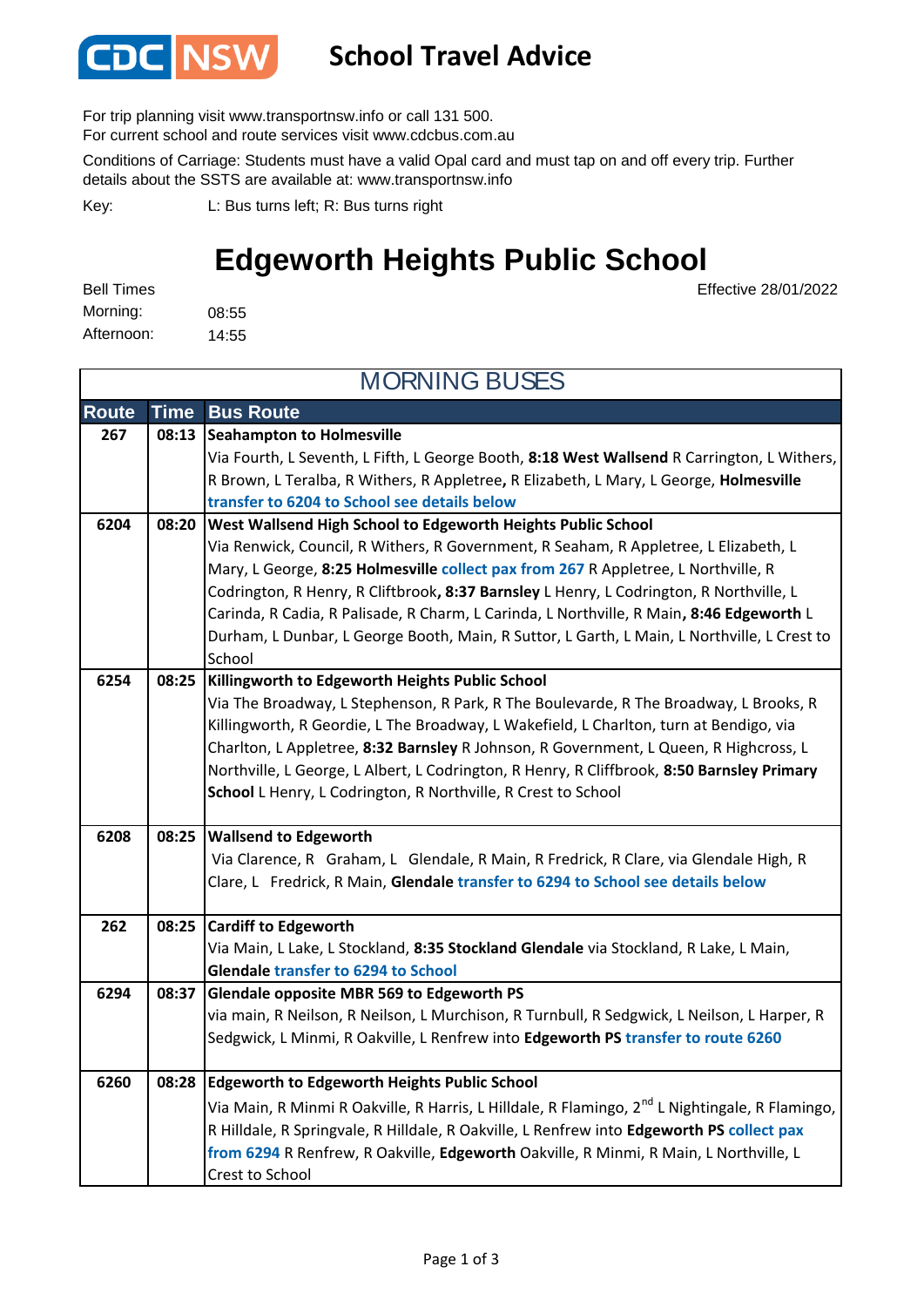## **CDC** NSW School Travel Advice

| <b>Route</b> | Time  | <b>Bus Route</b>                                                                                                                                                                                                                                                                                                                                                             |
|--------------|-------|------------------------------------------------------------------------------------------------------------------------------------------------------------------------------------------------------------------------------------------------------------------------------------------------------------------------------------------------------------------------------|
| 6256         | 08:34 | <b>Wakefield to Edgeworth Heights Public School</b><br>Via Miller, R Wakefield, L The Broadway 8:40 Killingworth, The Broadway, L Stephenson,<br>R Park, R The Boulevarde, R The Broadway, L Brooks, R Killingworth, R Geordie, L The<br>Broadway, L Wakefield, R Northville, R Codrington, R Henry, R Cliffbrook 8:45 Barnsley, L<br>Henry, R Northville, R Crest to school |
| 6258         |       | 08:20 Cameron Park to Edgeworth Heights Public School<br>Via Minmi (at Motherwell), L Northlakes, via roundabout, via Northlakes, L Julindur, L<br>Araminta, R Jupiter, R Constitution, Northlakes, R Elanet, L Flamingo, L Hilldale, R Harris, R<br>Oakville, L Renfrew, return R Oakville, R Minmi, R Main, L Northville, L Crest to School                                |

| <b>AFTERNOON BUSES</b> |       |                                                                                                                                                |  |  |
|------------------------|-------|------------------------------------------------------------------------------------------------------------------------------------------------|--|--|
| <b>Route</b>           | Time  | <b>Bus Route</b>                                                                                                                               |  |  |
| 6209                   | 15:05 | <b>Edgeworth Heights Public School to Cameron Park South</b>                                                                                   |  |  |
| Mon to                 |       | Via Crest, R Ridley, L Windsor, R Suttor, L Garth, L Main, R Durham, L Dunbar, L George                                                        |  |  |
| Thu                    |       | Booth, Main, L Minmi, at Edgeworth Public School transfer to 6159 to Cameron Park                                                              |  |  |
| Only                   |       | North West or 6213 & 6215 to Cameron Park North East or 6153 to Edgeworth, Glendale                                                            |  |  |
|                        |       | & Wallsend see details below L Oakville, L Renfrew, R Oakville, L Hilldale, L Springvale, L                                                    |  |  |
|                        |       | Hilldale, R Harris, L Oakville, R Minmi, L Main                                                                                                |  |  |
| 6211                   | 15:05 | <b>Edgeworth Heights Public School to Cameron Park South</b>                                                                                   |  |  |
| Fri Only               |       | Via Crest, R Ridley, L Windsor, R Suttor, L Garth, L Main, R Durham, L Dunbar, L George                                                        |  |  |
|                        |       | Booth, Main, L Minmi, at Edgeworth Public School transfer to 6159 to Cameron Park                                                              |  |  |
|                        |       | North West or 6213 & 6215 to Cameron Park North East or 6153 to Edgeworth, Glendale                                                            |  |  |
|                        |       | & Wallsend see details below L Oakville, L Renfrew, R Oakville, L Hilldale, L Springvale, L<br>Hilldale, R Harris, L Oakville, R Minmi, L Main |  |  |
| 6279                   | 15:10 | <b>Edgeworth Heights Public School to Barnsley &amp; Holmesville</b>                                                                           |  |  |
|                        |       | Via Crest, L Northville, R Carinda, R Cadia, R Palisade, R Charm, L Carinda, R Northville, R                                                   |  |  |
|                        |       | George, L Albert, L Codrington, R Henry, R Cliffbrook, Barnsley PS transfer to 6249 for                                                        |  |  |
|                        |       | Seahampton see details below L Henry, L Codrington, L Northville, R Highcross, L Queen,                                                        |  |  |
|                        |       | R Government, L Johnson, R Appletree, Holmesville L George, R Mary, R Elizabeth, L                                                             |  |  |
|                        |       | Appletree,                                                                                                                                     |  |  |
| 6283                   | 15:10 | <b>Edgeworth Heights Public School to Wakefield</b>                                                                                            |  |  |
|                        |       | Via Crest, L Northville, L Codrington, R Henry, R Cliffbrook, Barnsley L Henry, L                                                              |  |  |
|                        |       | Codrington, L Northville, Charlton, L Bendigo to turnaround, via Charlton, R Wakefield, R                                                      |  |  |
|                        |       | The Broadway, L Stephenson St, R Park St, R The Boulevard, R The Broadway, L Brooks St, R                                                      |  |  |
|                        |       | Killingworth Rd, R Geordie St, L The Broadway, Wakefield, L School                                                                             |  |  |
| 6153                   | 15:15 | <b>Edgeworth Public School to Edgeworth, Glendale &amp; Wallsend</b>                                                                           |  |  |
|                        |       | Collect pax from 6209 & 6211 via R Renfrew, R Oakville, L Minmi, R Sedgewick, L Harper, R                                                      |  |  |
|                        |       | Neilson, R Sedgewick, L Turnbull, L Murchison, R Neilson, L Main, L Emily, R Clare, via                                                        |  |  |
|                        |       | Glendale High, L Clare, R Fairleigh, L Main, L Glendale, R Graham, L Clarence, R Reservoir, L                                                  |  |  |
|                        |       | Jubilee, L Aries, R Croudace to Cardiff Rd                                                                                                     |  |  |
| 6159                   | 15:15 | <b>Edgeworth Public School to Cameron Park North West</b>                                                                                      |  |  |
|                        |       | Collect pax from 6209 & 6211 via R Renfrew, R Oakville, L Harris, L Peatmoss, R Hilldale, L                                                    |  |  |
|                        |       | Flamingo, L Nightingale, R Flamingo, L Elanet, L Northlakes, Constitution, L Northlakes, R                                                     |  |  |
|                        |       | Minmi, L Main                                                                                                                                  |  |  |